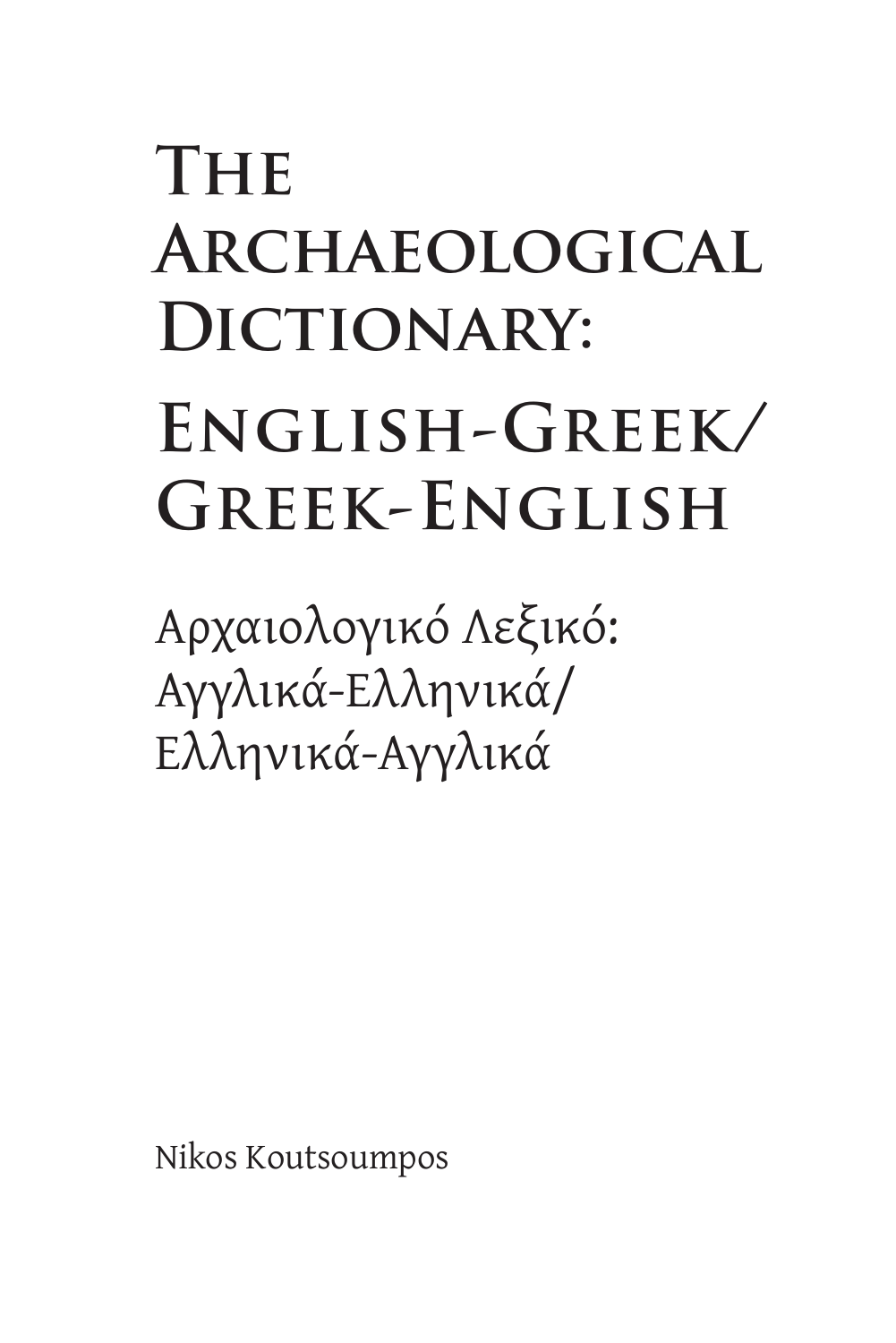

Archaeopress Publishing Ltd Summertown Pavilion 18-24 Middle Way Summertown Oxford OX2 7LG www.archaeopress.com

ISBN 978-1-78969-857-2 ISBN 978-1-78969-858-9 (e-Pdf)

© Nikos Koutsoumpos and Archaeopress 2021

All rights reserved. No part of this book may be reproduced, stored in retrieval system, or transmitted, in any form or by any means, electronic, mechanical, photocopying or otherwise, without the prior written permission of the copyright owners.

This book is available direct from Archaeopress or from our website www.archaeopress.com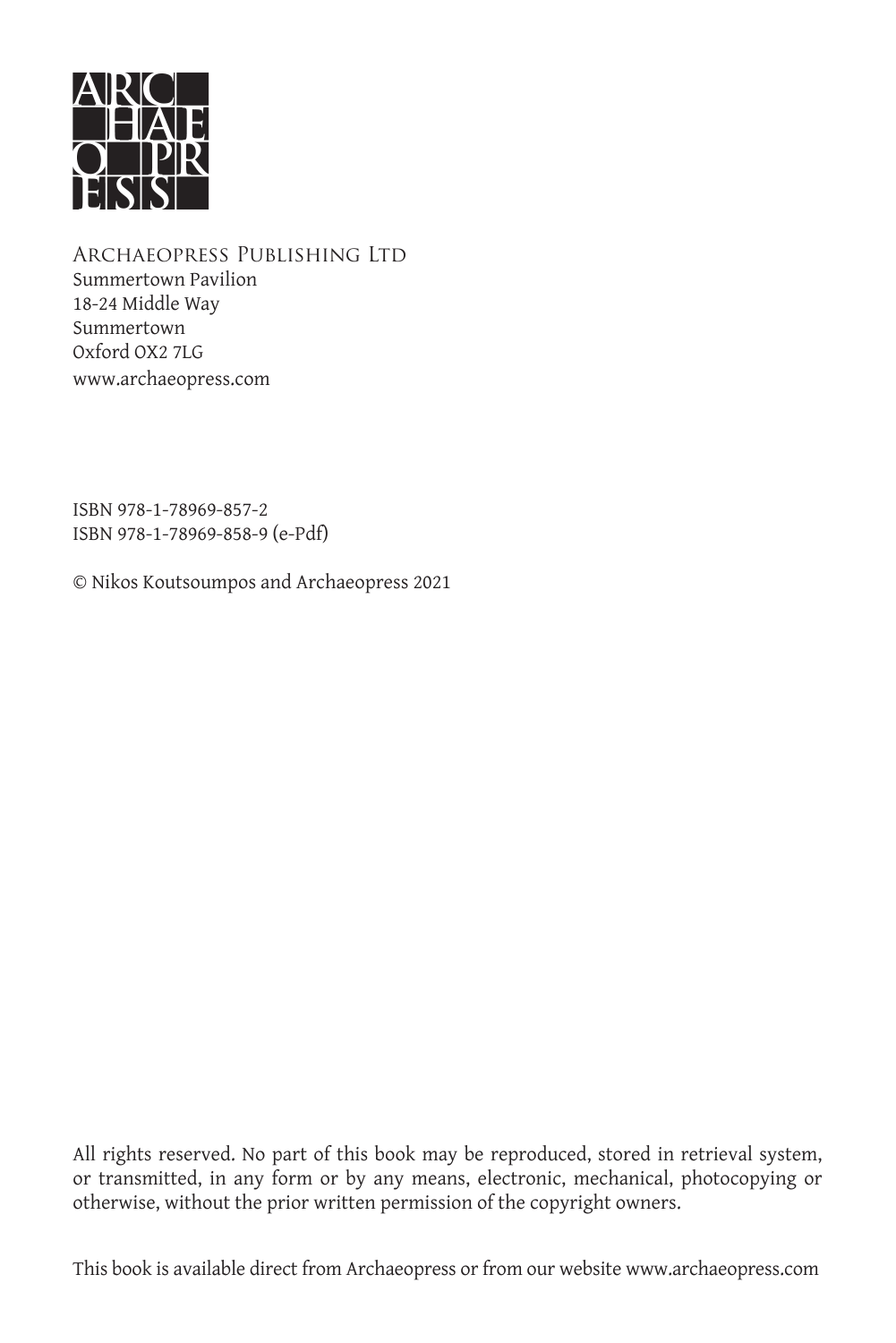*To my mother and father, and to Alex; from the heart.*

*Της μάνας, του πατέρα και του Αλέξη – από καρδιάς.*

And with their sound for a moment return sounds from our life's first poetry like music at night, distant, fading away. C. P. Cavafy

Και με τον ήχο των για μια στιγμή επιστρέφουν ήχοι από την πρώτη ποίησι της ζωής μας σα μουσική, την νύχτα, μακρυνή, που σβύνει. Κ. Π. Καβάφης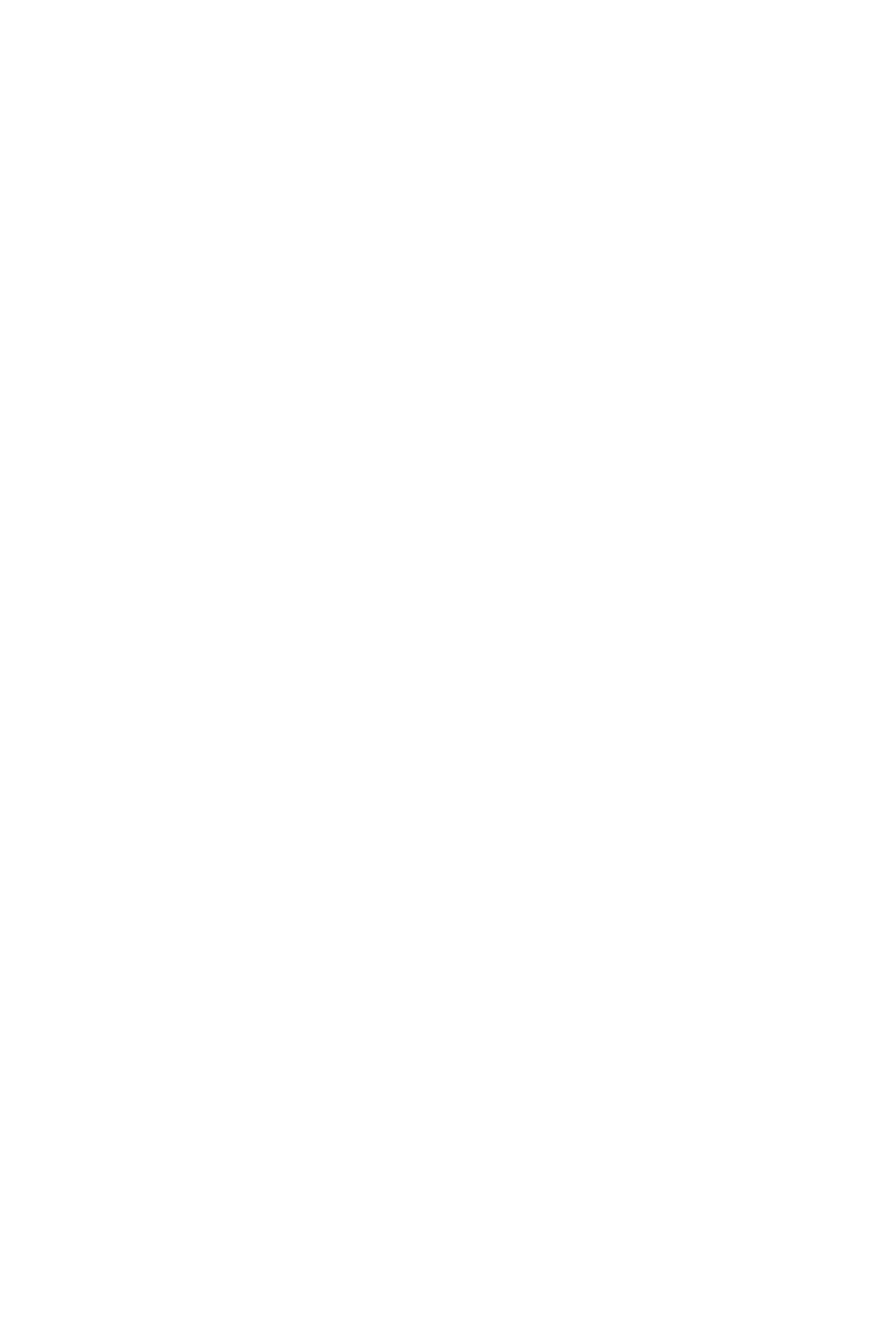## **Foreword User instructions**

The absence of a specialized bilingual dictionary (or glossary) of terminology which would facilitate the work of both scholars and students of archaeology (and, to a lesser degree, history) has long been noted. Several dictionaries or compact encyclopaedias of archaeological terms have been published in both Greek and English since the 19th century (some of the latter have been translated in Greek as well). All of them however have been written in one of those languages, explaining (quite often with useful illustrations) each term but not providing its equivalent in the other language. It is hoped that the present work will cover this *lacuna* in international bibliography. An adequate knowledge of English is essential to anyone professionally involved with classical archaeology and/or Greek prehistory, since English has become undoubtedly the *lingua franca* of our time. The dominance of the German and French "schools" in this field has given its place to Anglo-Saxon (principally British and American) studies since the Second World War and Englishlanguage bibliography is indispensable to any researcher of any topic relating to the archaeology of Greek lands. The present dictionary is intended to be a tool both for students and scholars or professional archaeologists studying, reading and publishing in both Greek and English.

The usefulness and necessity of specialized dictionaries are obvious and self-evident, since they contain entries and explanations that are normally absent from general dictionaries. Such a book becomes all the more interesting when it deals with these two specific languages (English and Greek), both particularly rich in general and as far as their terminology is concerned. About archaeological terminology in particular, it should be noted that the present dictionary is the first of its kind, at least in this general form, wishing to cover all fields of archaeology and not focus on a specific one. A few bilingual dictionaries concerning particular fields of the discipline have been published however; I have benefited greatly from them and they can be found in the Bibliography. Although the present work focuses on the archaeology of Greek lands (or in what is broadly called Aegean Prehistory and Classical Archaeology), it also contains as many theoretical and archaeometric terms as possible. This second edition includes terminology of all aspects of Byzantine archaeology (architecture, sculpture, pottery, painting, manuscripts etc) as well as terms of prehistoric and classical archaeology which had not been included in the first edition; corrections in the existing terms have been made (where necessary) and the dictionary has been improved in general, both in its form and its structure. As in the first edition, however, no environmental terms or place-names (with very few exceptions) and words that can easily be found in general dictionaries have been included.

The present work started being compiled in the mid-1990's as a result of a personal need for familiarization with the Greek archaeological terminology. The entries are mainly derived from the Bibliography which follows as well as from sources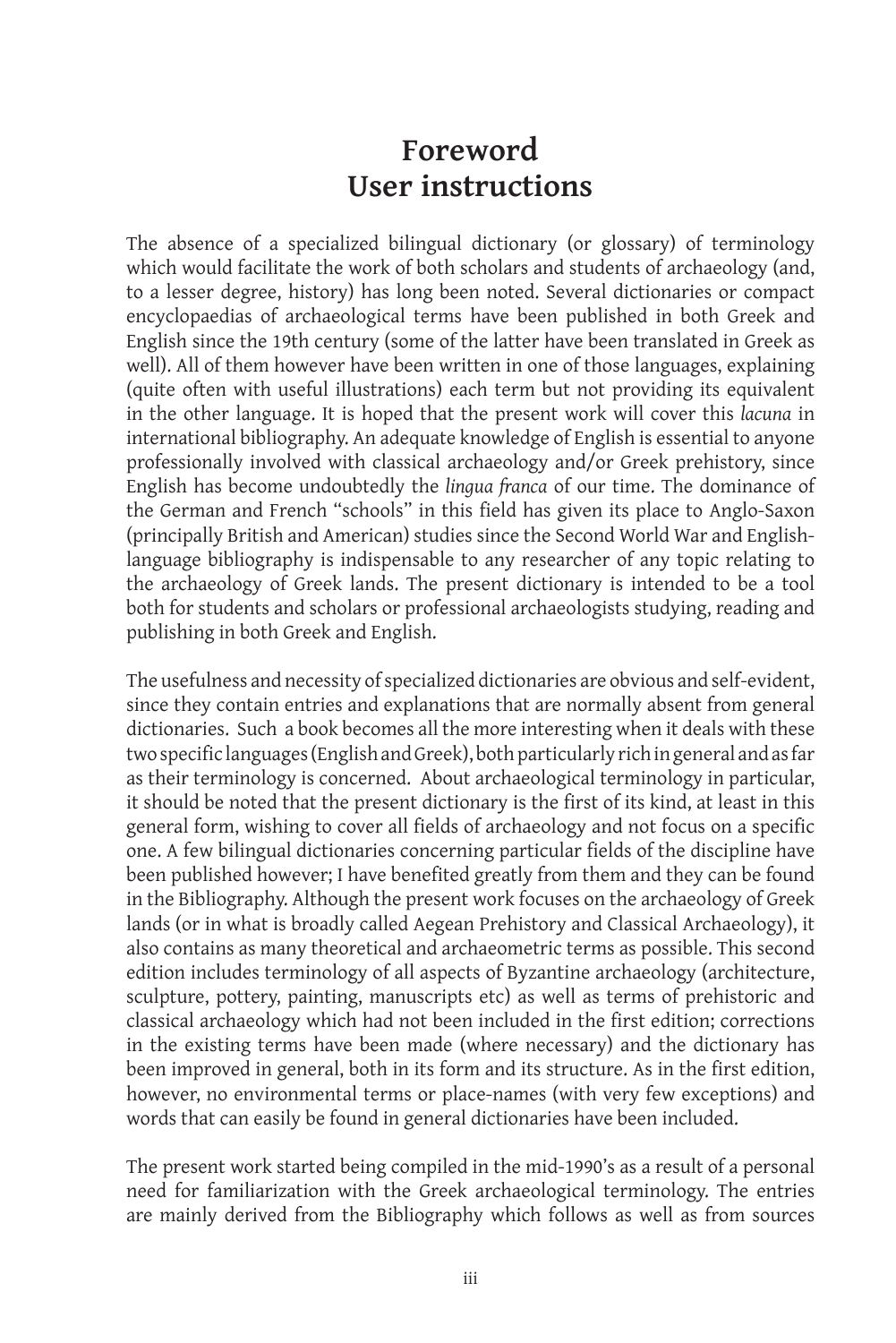that could prove useful to this end, such as bilingual (Greek-English) museum and archaeological sites tags, the also bilingual paper summaries in scientific periodicals (principally the *Annual of the British School at Athens*), and modern tools such as the Internet (e.g. the webpages of Greek and foreign museums, the website *Perseus* as well as other resources) etc. The museums visited are the following: the National Archaeological Museum (Athens), Byzantine and Christian Museum (Athens), P. & A. Kanellopoulos Museum (Athens), the (New) Acropolis Museum, the Kerameikos site and museum, the N.P. Goulandris Foundation-Museum of Cycladic and Ancient Greek Art (Athens), the Athenian Agora site and museum, the archaeological museums of Marathon, Thebes, Thessaloniki, Vergina, Nauplion, Corinth, Tegea, Mycenae, Isthmia, Olympia, Delphi, Volos, Chania, Herakleion, Aghios Nikolaos, Rethymnon and Siteia, the Museum of Byzantine Culture (Thessaloniki), the site and museum of Dion and Brauron. I also consulted the bilingual tags of the exhibits in several stations of the Metropolitan Railway at Athens. As regards the Bibliography, it is noted that it is not exhaustive but includes only the publications used for the compilation of the dictionary.

An important question of Greek archaeological terminology should be touched upon at this point. The use of several terms is not always consistent (or even precise) in translations of English books; thus they are usually translated in various ways. This phenomenon could be ascribed to different causes, such as inadequate knowledge of terminology on the part of the translator or the use of new terms which were not current in earlier periods as well as the application of either archaising Greek (*kathareuousa*) of the early terminology (much of it still in use) or the modern demotic Greek. In any case, the various alternatives for each term are listed, while those that have proved unseemly, wrong or inappropriate have been omitted. In a few cases, there are bibliographical references for some of the alternatives; the chronology in square brackets ([ ]) refers to the Greek edition of the book cited as do the page numbers. In general, citations or references are rare and rather particular; they do appear in cases of ambiguity and/or when documentation is needed for terms that are novel or different from the ones normally used.

Terminology in English has not been consistent or unchanged either; there have been variations and developments in time and, some times, in space too. For example, the terms applied for Early Cycladic pottery and stone vases in Thimme & Getz-Preziosi 1977 (the whole publication actually a translation from the German by the latter editor) are quite different from those used in Barber 1987. There is also the matter of generally slight differentiations between British and American English; an effort has been made to include both, although a preference for the former must be admitted and is, anyway, evident.

The dictionary is not interpretative and thus there is no such text (apart from a few exceptions when that was considered necessary, in order to avoid misinterpretations, and an explanation as brief as possible is provided). The entries are listed alphabetically and not thematically. Many of them also include subentries,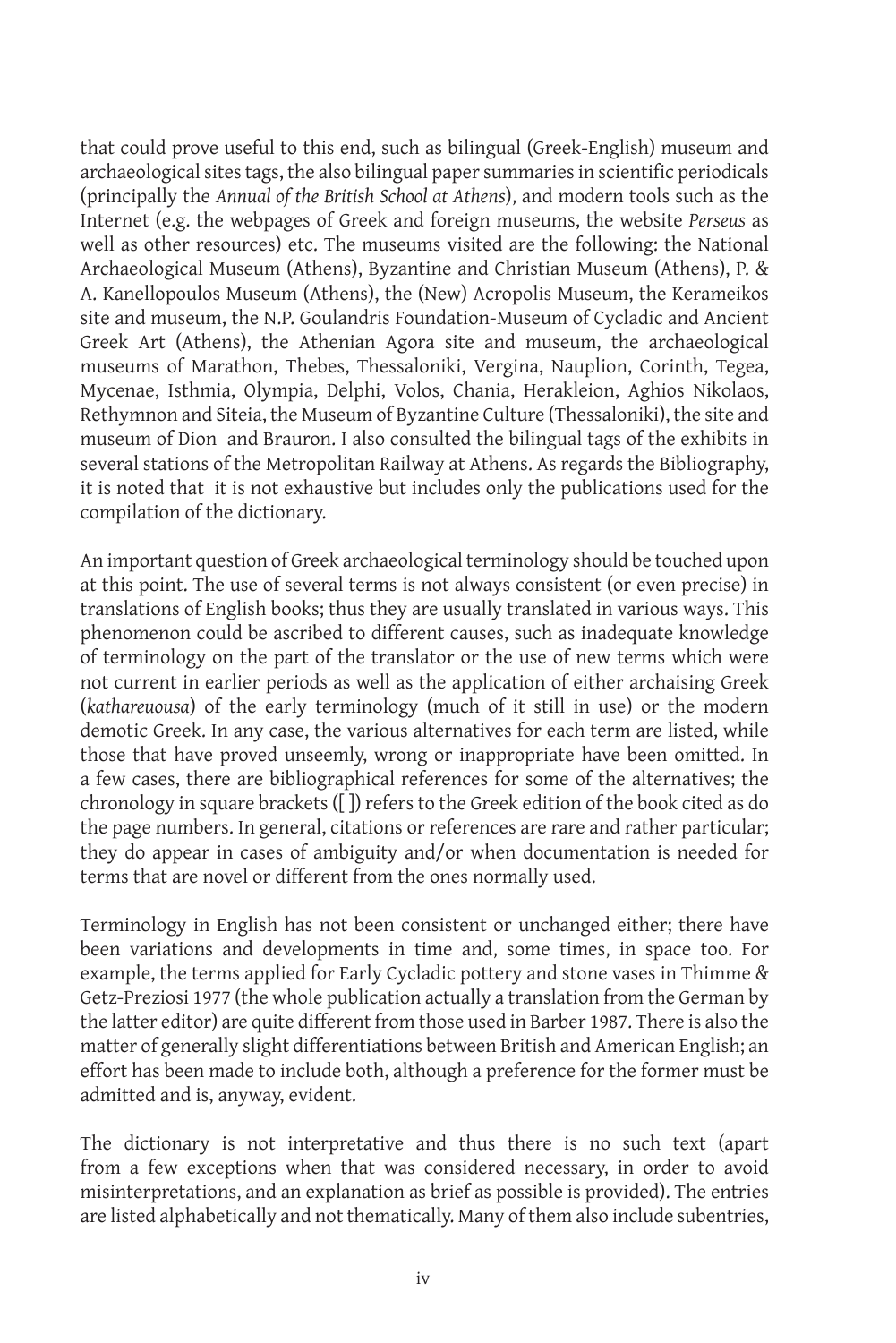when this is needed. For instance, the entry *amphora* includes, as subentries, all kinds and variations of the said vase. Subentries are also listed alphabetically. Adjectives, when translated in Greek, are given in the masculine gender. If a composite term contains another form of the adjective (feminine, neutral or plural) the word is written in full, the term not being repeated with a  $\sim$ , and entered as a subentry of the main term. As far as the entries in English are concerned, the spelling is normally British and not American. When a term is Greek, Latin or French, the plural number is also given. In the case of terms with more than one equivalents, each interpretation is listed alphabetically, while the category in which it refers to (architecture, sculpture, pottery etc) is denoted by an abbreviation in { }, according to the List of Abbreviations that follows.

The purpose of the dictionary is to meet the needs of translators, students and scholars of Greek and Byzantine archaeology and history, to facilitate their use of Greek and English bibliography as well as the writing of papers. Since this is the first such effort, one should expect mistakes and/or omissions, although every effort has been made to eliminate these. In any case, the compilation of such a work is an incessant process which ideally should be a team work. It is, however, published in the hope that it will be a useful tool for researchers and will constitute a basis for further elaboration, improvement and augmentation. It goes without saying that any omissions and mistakes are entirely my own.

*A note on the Appendix*. The Appendix, at the end of the book, contains most of the works of Greek authors, excluding Roman and Byzantine ones; it does not contain works of non-Greeks, even if they were written in Greek, in the thought that their subject matter is usually irrelevant to the archaeology and history of Greek lands (as are, for instance, the works of Manetho and Josephus). I have tried to include all those works that might be of interest primarily to classical archaeologists and historians; they generally but not exclusively comprise literature, history and philosophy. The works are not listed under the name of their author but alphabetically by title. The author is not normally mentioned apart from cases of ambiguity.

I warmly thank everyone who has kindly helped in any way for the completion of this dictionary, as well as my publishers. The pains but also the pleasure of this work I humbly dedicate to my mother, who is no longer here, and to my father who loved and took care of her beyond human measure; and of course to Alex, my one and only. To all three of them I owe everything.

Nikos Koutsoumpos, MPhil, PhD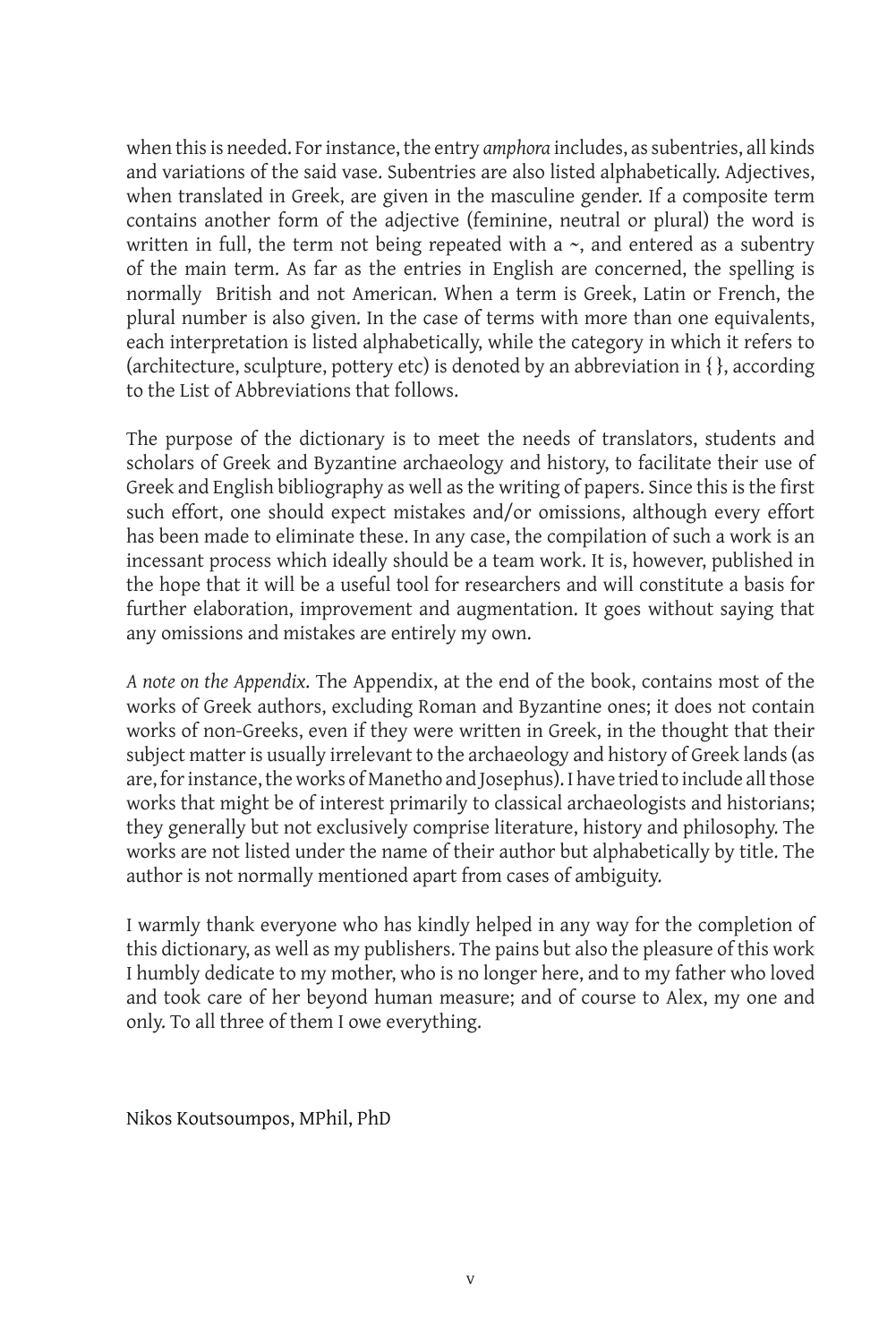## **Πρόλογος Οδηγίες για τον χρήστη**

Είναι από χρόνια γνωστή η έλλειψη ενός εξειδικευμένου και δίγλωσσου αρχαιολογικού λεξικού ή γλωσσαρίου, το οποίο θα διευκόλυνε την εργασία φοιτητών και γενικά της ακαδημαϊκής κοινότητας στο πεδίο της αρχαιολογίας (και, ίσως λιγότερο, της ιστορίας). Αρκετά λεξικά ή εγκυκλοπαίδειες έχουν δημοσιευθεί στα ελληνικά και τα αγγλικά ήδη από τον 19ο αιώνα, γραμμένα, όμως, το καθένα σε μία από αυτές τις γλώσσες (κάποια από τα αγγλικά μεταφράστηκαν και στα ελληνικά). Είναι όλα επεξηγηματικά και δεν παρέχουν μεταφράσεις των όρων από τη μία γλώσσα στην άλλη. Ευελπιστώ ότι η παρούσα εργασία θα καλύψει το κενό αυτό στη διεθνή βιβλιογραφία. Η επαρκής γνώση της αγγλικής είναι αναγκαία για όποιον ασχολείται επαγγελματικά και επιστημονικά με την αρχαιολογία του ελληνικού χώρου καθώς η αγγλική έχει καταστεί η lingua franca της εποχής μας. Η κυριαρχία της γαλλικής και γερμανικής «σχολής» έδωσε σταδιακά τη θέση της, κυρίως μετά τον Δεύτερο Παγκόσμιο Πόλεμο, στην αγγλοσαξωνική και η αγγλόφωνη βιβλιογραφία έχει καταστεί απαραίτητη για τον μελετητή της ελληνικής αρχαιολογίας. Το παρόν λεξικό προορίζεται να χρησιμεύσει ως βοήθημα για τους φοιτητές, τους ερευνητές και τους επαγγελματίες αρχαιολόγους που σπουδάζουν και διαβάζουν ή δημοσιεύουν τόσο στα ελληνικά όσο και στα αγγλικά.

Η χρησιμότητα και η αναγκαιότητα ενός εξειδικευμένου λεξικού είναι προφανείς και αυτονόητες, καθώς αυτό περιέχει ερμηνείες που εκ των πραγμάτων δεν είναι δυνατό να συμπεριληφθούν σε γενικά λεξικά. Αποκτά μάλιστα ιδιαίτερο ενδιαφέρον όταν πρόκειται για τις δύο συγκεκριμένες γλώσσες (ελληνική και αγγλική), οι οποίες είναι εξαιρετικά πλούσιες, τόσο σε γενικότερο επίπεδο όσο και ως προς την ορολογία τους. Ειδικά σε ό,τι αφορά την αρχαιολογική ορολογία, αξίζει να σημειωθεί πως το λεξικό αυτό είναι το πρώτο στο είδος του, τουλάχιστον στη γενικευμένη αυτή εκδοχή, που φιλοδοξεί να καλύψει όλα τα πεδία της αρχαιολογικής επιστήμης και όχι να εστιαστεί σε κάποιο συγκεκριμένο (έχουν, ωστόσο, ήδη δημοσιευθεί κάποια δίγλωσσα λεξικά που καλύπτουν συγκεκριμένους τομείς, τα οποία παρατίθενται στη βιβλιογραφία και από τα οποία ωφελήθηκα τα μέγιστα). Το συγκεκριμένο εστιάζεται, πάντως, στην αρχαιολογία του ελληνικού χώρου (ή σε αυτό που γενικά αποκαλείται προϊστορία του Αιγαίου και Κλασική Αρχαιολογία), παρόλο που περιλαμβάνει επίσης όσους θεωρητικούς και αρχαιομετρικούς όρους στάθηκε δυνατό να εντοπιστούν. Στην παρούσα, δεύτερη έκδοση, προστέθηκαν όροι όλου του φάσματος της βυζαντινής αρχαιολογίας (αρχιτεκτονική, γλυπτική, κεραμική, ζωγραφική, χειρόγραφα κλπ), όροι της προϊστορικής και κλασικής αρχαιολογίας που δεν είχαν συμπεριληφθεί στην πρώτη έκδοση, ενώ έγιναν διορθώσεις στους υπάρχοντες όρους (όπου αυτό ήταν αναγκαίο) και εν γένει βελτιώσεις στη μορφή και τη δομή του λεξικού. Όπως και στην πρώτη έκδοση, πάντως, δεν περιλαμβάνονται όροι της περιβαλλοντικής αρχαιολογίας, καθώς και τοπωνύμια (με ελάχιστες εξαιρέσεις) ή λέξεις που εύκολα μπορούν να αναζητηθούν σε οποιοδήποτε γενικό λεξικό.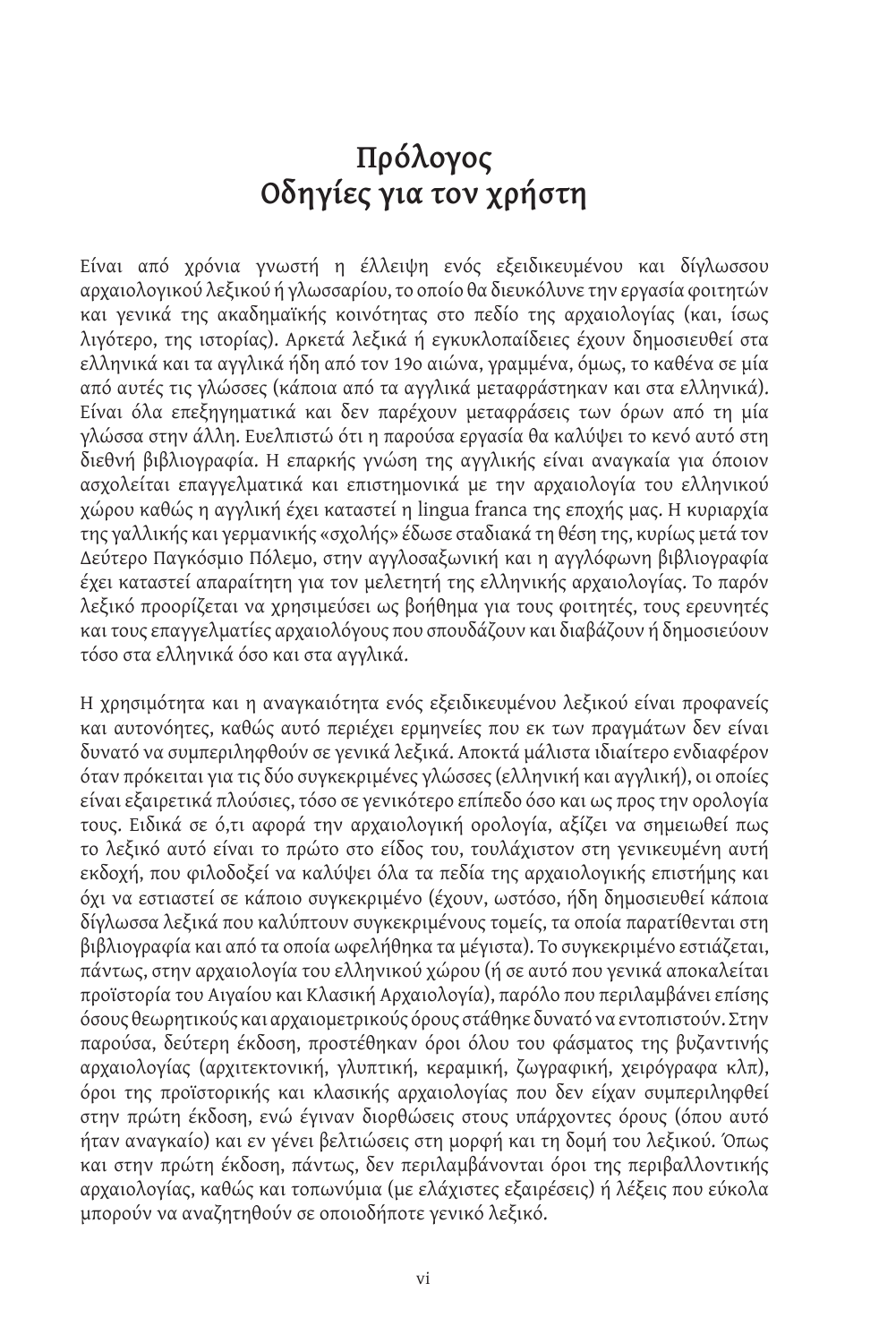Το ανά χείρας λεξικό άρχισε να συντάσσεται στα μέσα της δεκαετίας του 1990 και προέκυψε από προσωπική ανάγκη για εξοικείωση με την ελληνική αρχαιολογική ορολογία. Τα λήμματα προέρχονται, κατά κύριο λόγο, από τη βιβλιογραφία που παρατίθεται στη συνέχεια αλλά και από κάθε πηγή που θα μπορούσε να φανεί χρήσιμη για τον σκοπό αυτό, όπως οι δίγλωσσες ενημερωτικές πινακίδες μουσείων και αρχαιολογικών χώρων, οι επίσης δίγλωσσες περιλήψεις άρθρων σε επιστημονικά περιοδικά (κυρίως στην επετηρίδα της Βρετανικής Αρχαιολογικής Σχολής, *The Annual of the British School at Athens*), καθώς και από σύγχρονα εργαλεία, όπως το διαδίκτυο (ενδεικτικά αναφέρω τις ιστοσελίδες ελληνικών και ξένων μουσείων, τον ιστότοπο *Perseus* κοκ) κλπ. Τα μουσεία, τα εκθέματα των οποίων συμβουλεύτηκα, είναι τα ακόλουθα: Εθνικό Αρχαιολογικό, Μπενάκη, Βυζαντινό και Χριστιανικό, Παύλου και Αλεξάνδρας Κανελλοπούλου, (Νέο) Μουσείο της Ακρόπολης, Κεραμεικού, Ίδρυμα Ν.Π. Γουλανδρή-Μουσείο Κυκλαδικής και Αρχαίας Ελληνικής Τέχνης, Αγοράς των Αθηνών, Αρχαιολογικό Πειραιώς, Μαραθώνος, Θηβών, Θεσσαλονίκης, Βεργίνας, Ναυπλίου, Κορίνθου, Τεγέας, Μυκηνών, Ισθμίων, Ολυμπίας, Δελφών, Βόλου, Χανίων, Ηρακλείου, Αγίου Νικολάου, Ρεθύμνου, Σητείας, Βυζαντινού Πολιτισμού (Θεσσαλονίκη), αρχαιολογικός χώρος και μουσείο Δίου και Βραυρώνας. Συμβουλεύτηκα επίσης τις δίγλωσσες ενημερωτικές πινακίδες των αρχαιολογικών εκθεμάτων σε σταθμούς του υπόγειου σιδηροδρόμου της Αθήνας. Σχετικά με τη βιβλιογραφία που παρατίθεται, σημειώνεται ότι δεν είναι εξαντλητική, αλλά περιλαμβάνει μόνο τις εκδόσεις που χρησιμοποιήθηκαν για τη σύνταξη του λεξικού.

Θα πρέπει να σημειωθεί εδώ ένα σημαντικό ζήτημα της ελληνικής, κυρίως, ορολογίας. Η χρήση αρκετών όρων δεν είναι πάντοτε συνεπής (ή ακόμα και ακριβής) σε πολλές μεταφράσεις αγγλικών βιβλίων και εγχειριδίων, με αποτέλεσμα αυτοί να αποδίδονται με ποικίλους τρόπους. Το φαινόμενο αυτό μπορεί να αποδοθεί σε διάφορους λόγους, όπως η ανεπαρκής γνώση της ορολογίας από τον μεταφραστή ή τη μεταφράστρια, η χρήση νέων όρων που δεν υπήρχαν σε παλαιότερες περιόδους, καθώς και η εναλλαγή ανάμεσα στην καθαρεύουσα ή αρχαΐζουσα της πρώιμης ελληνικής ορολογίας (που, εν πολλοίς, παραμένει ακόμα σε χρήση) και τη σύγχρονη δημοτική γλώσσα. Σε κάθε περίπτωση, παρατίθενται συνήθως οι διάφορες εναλλακτικές κάθε όρου, ενώ απορρίφθηκαν και δεν περιελήφθησαν όσες αποδείχτηκαν άστοχες, λανθασμένες ή αδόκιμες. Κάποιες περιπτώσεις πολλαπλών εναλλακτικών συνοδεύονται από βιβλιογραφικές παραπομπές. Εκεί, η χρονολογία σε αγκύλες ([ ]) παραπέμπει στην ελληνική έκδοση, όπως και οι αριθμοί σελίδων που ακολουθούν. Γενικά, πάντως, οι βιβλιογραφικές παραπομπές είναι λίγες και στοχευμένες. Χρησιμοποιούνται σε περιπτώσεις αμφισημίας ή για να τεκμηριώσουν όρους που είτε είναι νεωτερικοί είτε απέχουν από όσους είναι σε κοινή χρήση.

Ούτε η αγγλική ορολογία υπήρξε, όμως, σταθερή και αναλλοίωτη, καθώς έχουν σημειωθεί αλλαγές και εξελίξεις, τόσο χρονικά όσο και, κάποιες φορές, τοπικά. Για παράδειγμα, οι όροι που χρησιμοποιήθηκαν για την Πρωτοκυκλαδική κεραμική και τα λίθινα αγγεία στο Thimme & Getz-Preziosi 1977 (η όλη έκδοση αποτελεί μετάφραση της Getz-Preziosi από τα γερμανικά) είναι αρκετά διαφορετικοί από εκείνους που απαντούν στο Barber 1987. Υπάρχει επίσης το θέμα των, γενικά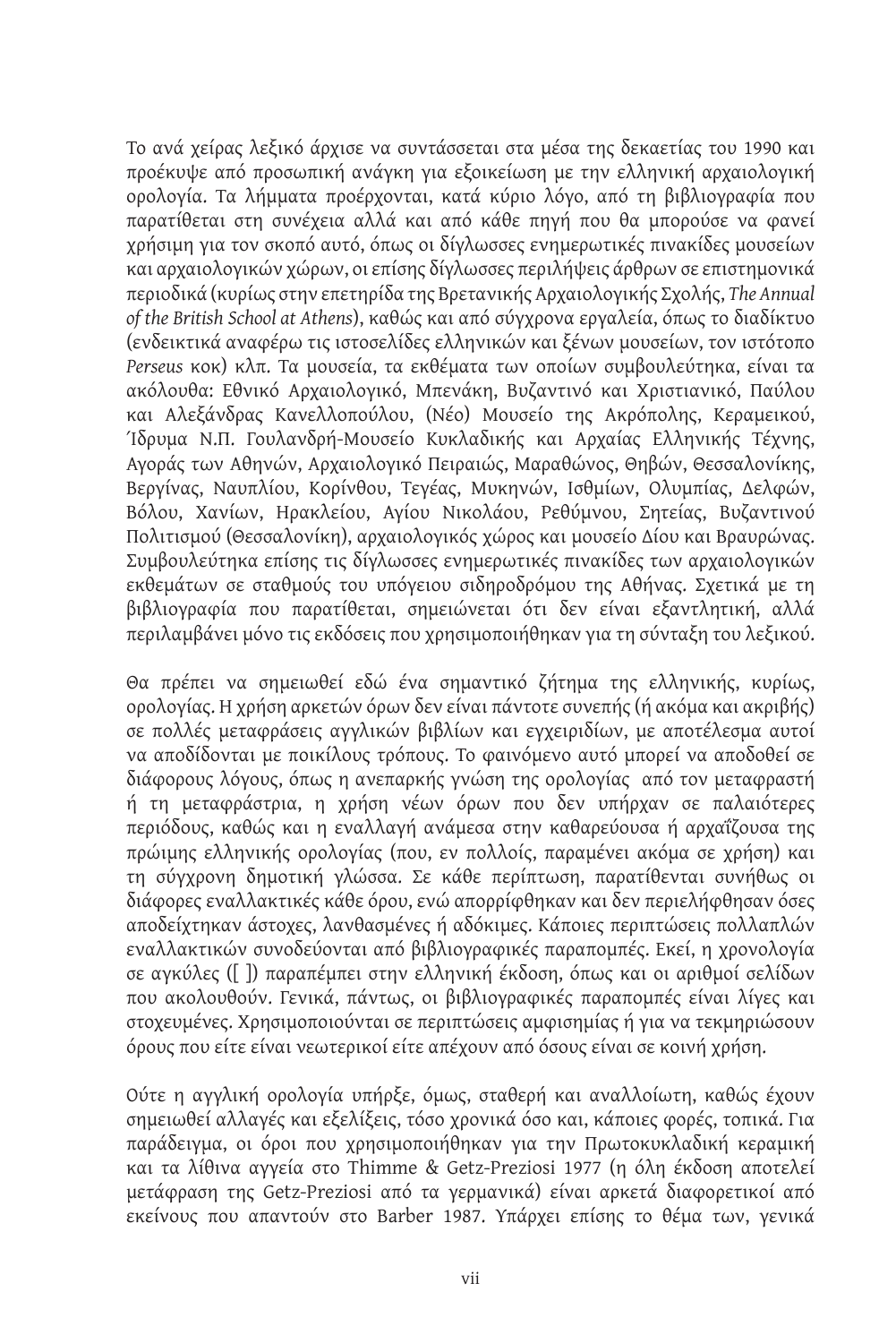μικρών, διαφοροποιήσεων μεταξύ βρετανικών και αμερικανικών αγγλικών. Καταβλήθηκε προσπάθεια να περιληφθούν όροι και από τα δύο, θα πρέπει, όμως, να γίνει παραδεκτή η προτίμηση για τα βρετανικά αγγλικά.

Το λεξικό δεν είναι ερμηνευτικό και άρα απουσιάζει ανάλογο κείμενο (εκτός από τις ελάχιστες περιπτώσεις που αυτό κρίθηκε απαραίτητο προς αποφυγήν παραξηγήσεων και στις οποίες παρέχεται μια όσο το δυνατόν σύντομη διευκρίνιση). Τα λήμματα παρατίθενται αλφαβητικά και όχι θεματικά. Στις περιπτώσεις στις οποίες ένα λήμμα έχει περισσότερες από μία ερμηνείες, αυτές παρατίθενται με αλφαβητική σειρά. Αρκετά από τα λήμματα περιλαμβάνουν και δευτερεύοντα, όταν αυτό είναι αναγκαίο. Για παράδειγμα, το βασικό λήμμα *αμφορέας* περιλαμβάνει, ως δευτερεύοντα λήμματα, όλα τα είδη και τις παραλλαγές του συγκεκριμένου αγγείου. Τα δευτερεύοντα λήμματα παρατίθενται επίσης αλαφαβητικά μέσα σε κάθε βασικό λήμμα. Τα επίθετα αποδίδονται, στα ελληνικά, στο αρσενικό γένος. Σε περίπτωση που ένας σύνθετος όρος περιλαμβάνει άλλη μορφή του επιθέτου (θηλυκό, ουδέτερο ή στον πληθυντικό), η λέξη εμφανίζεται ολογράφως (ο όρος δεν αντικαθίσταται, δηλαδή, με ~) και παρατίθεται ως δευτερεύον λήμμα μέσα στο κύριο λήμμα. Σε ό,τι αφορά τους αγγλικούς όρους, ακολουθήθηκε η βρετανική και όχι η αμερικανική ορθογραφία. Όταν κάποιο λήμμα προέρχεται από τα ελληνικά, τα λατινικά ή τα γαλλικά, παρατίθεται και ο πληθυντικός αριθμός. Στις περιπτώσεις πολύσημων όρων, η κάθε ερμηνεία παρατίθεται αλφαβητικά και εντάσσεται στην κατηγορία στην οποία αντιστοιχεί (αρχιτεκτονική, γλυπτική, κεραμική κοκ) μέσω συντομογραφιών σε άγκιστρα ({ }), σύμφωνα με τον κατάλογο συντομογραφιών που παρατίθεται στη συνέχεια.

Σκοπός του λεξικού είναι να ανταποκριθεί στις ανάγκες μεταφραστών, φοιτητών και επιστημόνων της ελληνικής και βυζαντινής αρχαιολογίας και ιστορίας και να τους διευκολύνει στη χρήση της ελληνικής και αγγλόφωνης βιβλιογραφίας, καθώς και στη σύνταξη επιστημονικών κειμένων και ανακοινώσεων. Εφόσον πρόκειται για την πρώτη τέτοια προσπάθεια, είναι αναμενόμενο να υπάρχουν ελλείψεις ή παραλείψεις, παρόλο που καταβλήθηκε κάθε προσπάθεια να εξαλειφθούν. Σε κάθε περίπτωση, η συγκέντρωση τέτοιου είδους υλικού είναι μια αδιάκοπη διαδικασία, η οποία θε έπρεπε –ιδανικά– να είναι εργασία ομαδική. Δημοσιεύεται, πάντως, με την ελπίδα να αποτελέσει εργαλείο χρήσιμο για τον ερευνητή και βάση για περαιτέρω επεξεργασία, βελτίωση και επαύξηση. Είναι αυτονόητο ότι τα λάθη και οι παραλείψεις βαρύνουν αποκλειστικά τον γράφοντα.

*Σημείωση για το Παράρτημα*. Το Παράρτημα στο τέλος του βιβλίου περιλαμβάνει τα περισσότερα έργα των αρχαίων ελλήνων συγγραφέων, όχι όμως Ρωμαίων ή Βυζαντινών. Δεν περιλαμβάνει επίσης έργα μη Ελλήνων, ακόμη και αν γράφτηκαν στα ελληνικά, με το σκεπτικό ότι το θέμα τους είναι γενικά άσχετο με την αρχαιολογία και την ιστορία του ελληνικού χώρου (βλ. για παράδειγμα το έργο του Μανέθωνος ή του Ιώσηπου). Προσπάθησα να συμπεριλάβω όλα τα έργα που θα μπορούσαν να ενδιαφέρουν τον κλασικό αρχαιολόγο και τον ιστορικό και τα οποία προέρχονται, γενικά, αλλά όχι αποκλειστικά, από τη λογοτεχνία, την ιστορία και τη φιλοσοφία.